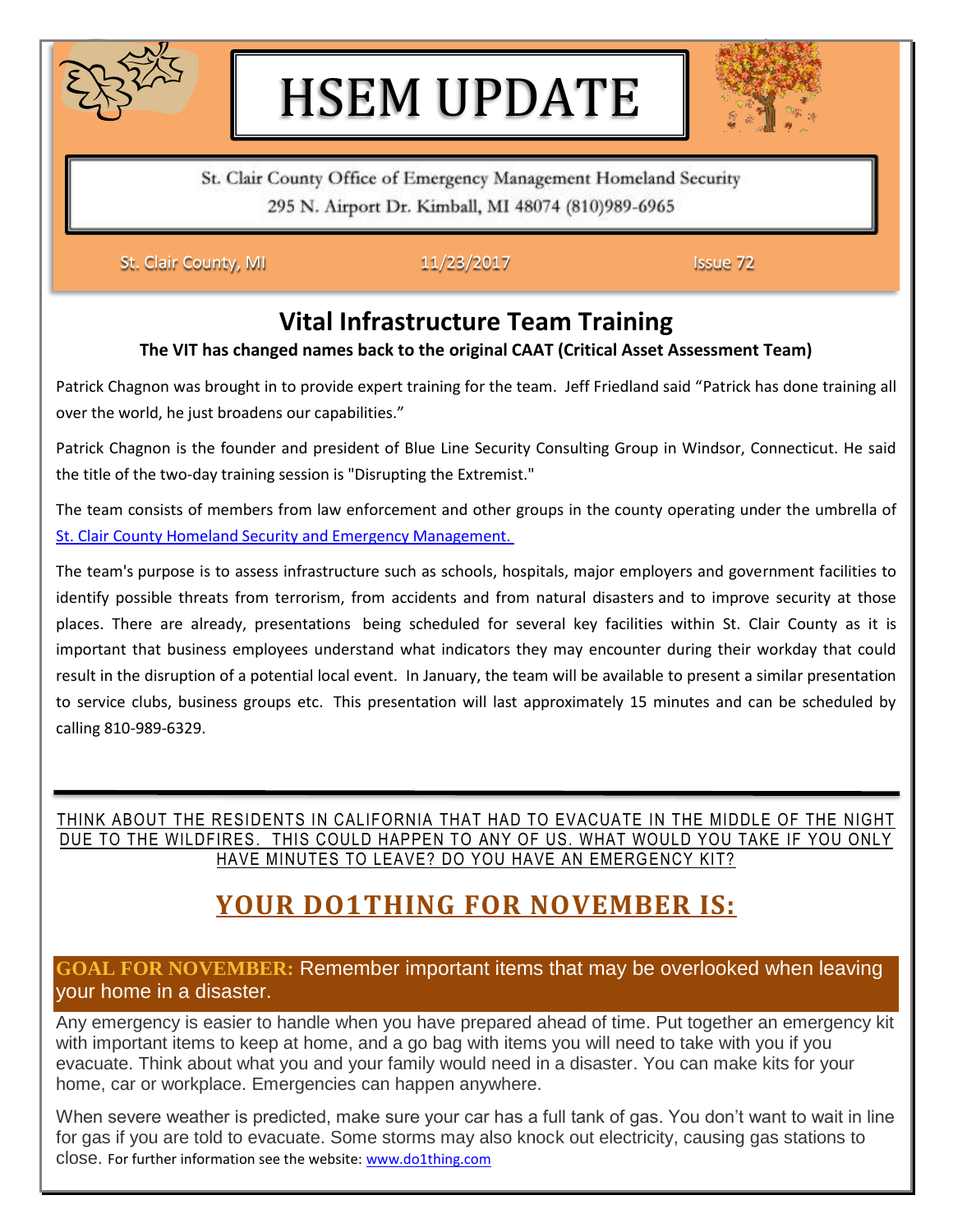## **YOUR DO1THING FOR OCTOBER WAS:**

#### **Do1Thing in October: Power**

#### **Be able to safely meet your basic needs during an electrical outage.**

*[Have flashlights ready in an easily accessible place and check batteries in flashlights and radios.](http://do1thing.us9.list-manage1.com/track/click?u=035ce122cd759f1206d70dbbc&id=3554380ca5&e=1e1dda77ee)* 

When the lights go out, the safest way to provide emergency lighting is with flashlights or battery-powered lanterns.

*[Acquire and learn how to safely use a portable generator.](http://do1thing.us9.list-manage1.com/track/click?u=035ce122cd759f1206d70dbbc&id=e072f280da&e=1e1dda77ee)* 

Using a properly connected generator of adequate size during a power outage will reduce or almost eliminate the impact a power outage has on your life. Make sure that the generator is placed outside when in use. Never use it inside.

*[Create a power outage plan and decide what you can do before, during and after a power outage to minimize the](http://do1thing.us9.list-manage1.com/track/click?u=035ce122cd759f1206d70dbbc&id=8f6902401b&e=1e1dda77ee)  [effect on your household.](http://do1thing.us9.list-manage1.com/track/click?u=035ce122cd759f1206d70dbbc&id=8f6902401b&e=1e1dda77ee)* 

Create a power outage plan and decide what you can do before, during and after a power outage to minimize the effect on your household.



### AMERICORPS/POINTS OF LIGHT

We say goodbye to our 2016/2017 AmeriCorps program and welcome a new program for 2017/18.

If you are interested in getting preparedness training for your group let us know and we will provide it at no cost through our AmeriCorps/Points of Light program.

### Just Reminding you………….

As we get ready to celebrate the upcoming holidays…………..

Did you change the batteries in your smoke/fire/CO detectors??

Turkey Frying Safety: [https://www.youtube.com/watch?v=Ii\\_qbCbyTlo](https://www.youtube.com/watch?v=Ii_qbCbyTlo)

Christmas Tree Safety:<https://www.youtube.com/watch?v=8osGNSKL9k4>

Holiday Shopping Safety:<https://www.youtube.com/watch?v=njm3JfuHp0c>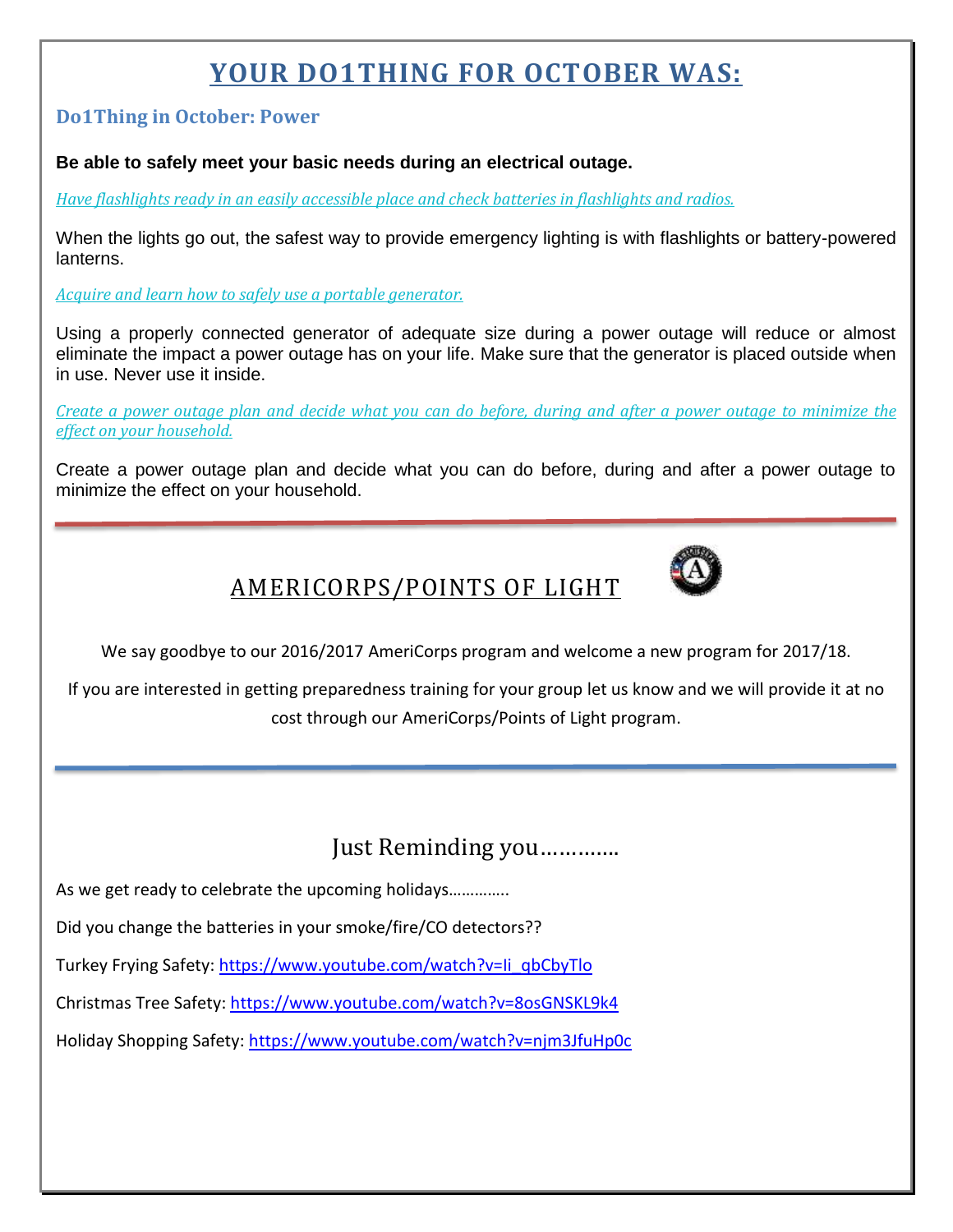

### **Violence and Terrorism Training**

The Nation has seen many forms of violence and terrorism in the past couple of months. We in St Clair County need to do our apart in being prepared, knowing our surroundings and recognizing what is not normal, as well as knowing how and where to report abnormal behaviors or activities.

Recently, St Clair County had an opportunity to send representatives from St Clair Fire Department, Clay Township Police Department Marysville Public Safety, St Clair County Hazardous Operation Team, St Clair County Homeland Security and Emergency Management to New Mexico Tech for the Prevention of and Response to Suicide Bombing Incidents (PRSBI) course. This was an intense fiveday, train-the-trainer program sponsored by the Federal Emergency Management Agency (FEMA), a division of the United States Department of Homeland Security (DHS). The course provided the knowledge and skill for developing policies, procedures, training, and operational capabilities to deter, prevent, interdict, respond to, and mitigate the effects of a suicide bombing. This was designed for law enforcement officer's fire, emergency medical services, emergency management operations personnel, and individuals in positions that would be responsible for responding to or planning for a suicide bombing threat or incident.

Here are quotes from some of the attendees… Sgt. Stephen Stockwell said it was "extremely informative class that has already changed the way I approach certain situations. I would highly recommend this course to anyone involved in first response or emergency management."

"PRSBI in New Mexico was a great school. There was so much information packed in to five days. Most important from the school was to recognize indicators that can alert law enforcement and first responders to the possible manufacture of homemade explosives. Anyone can learn to recognize and report these indicators (suspicious activity) with very basic training. Sgt. Scott Baldwin

Our next steps are to bring together business and industry groups and to educate them on the signs and indicators of terrorism. Having the knowledge and awareness of suspicious behaviors and reporting them will assist the emergency responders do their jobs to prevent a terrorist attack in our county.